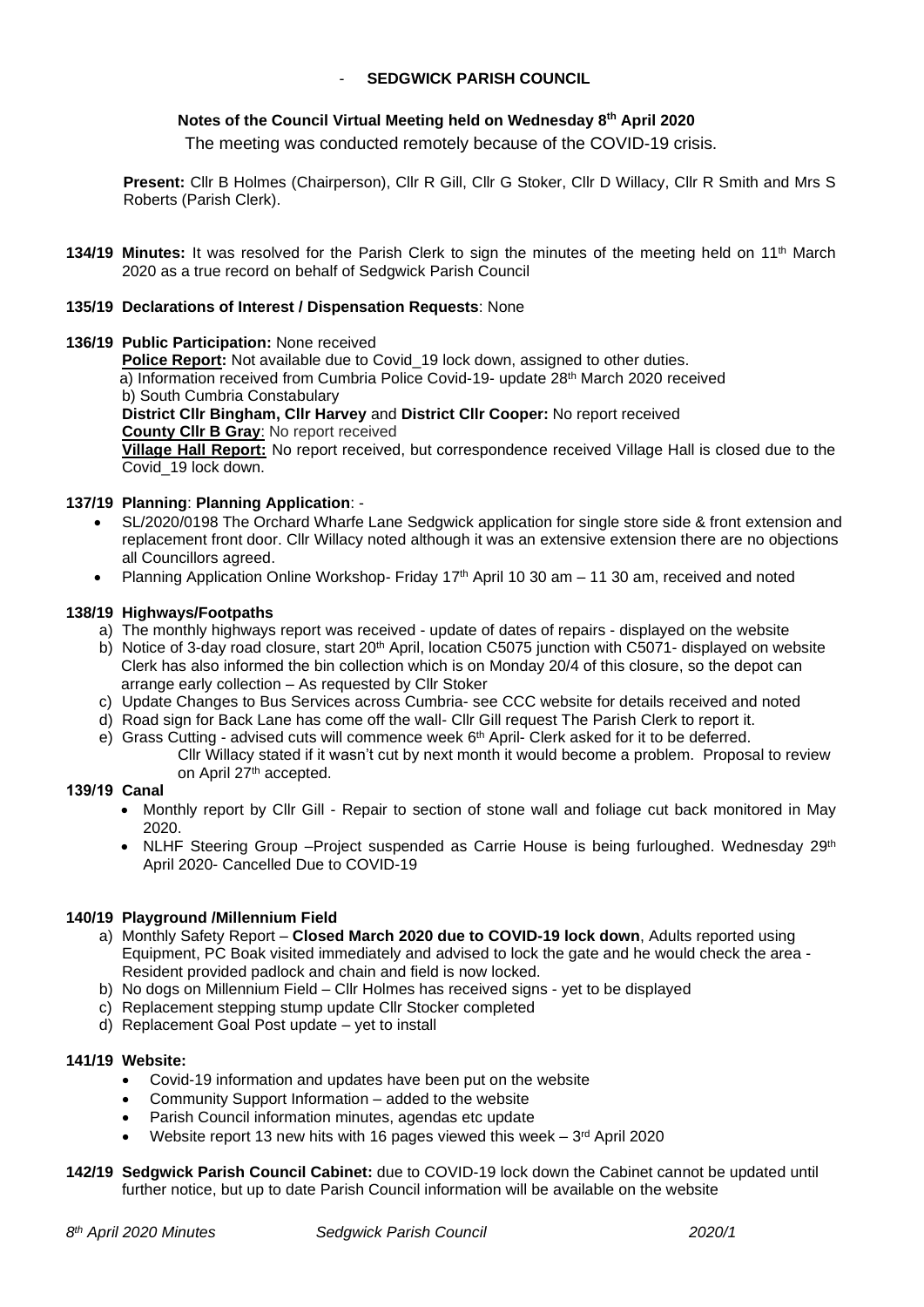## **143/19 COVID-19 Update:**

- Sedgwick Parish Council Adoption of COVID-19 Policy, distributed and agreed 18/3/20
- The Coronavirus Act, which the government introduced on 19 March, postpones any elections that were due to be held in May 2020 until 6 May 2021
- NALC communication indicates that where the Annual General Meeting of the Council is not possible, the officers will remain in place until the next General meeting. This was received and agreed
- Flexibility of meetings email with information will follow, received and agreed it is noted that not all councillors have internet so participation via platforms such as zoom may not be inclusive.
- Community Resources for emergency Support line and safeguarding, received and agreed
- Official UK Gov-Guidance for care of the deceased with suspected or confirmed Covid-19, received and noted
- Bereavement Support Information from CALC, received and noted
- Coronavirus Briefing Update 1<sup>st</sup> April 2020, received and noted
- Cumbria Arts & Culture Network: Covid-19 Newsletter, received and noted
- Cumbria Police : Additional bed capacity created for Cumbrian Hospitals, received and noted
- COVID19 Support available to vulnerable people needing urgent help in Cumbria, received and noted
- Action Fraud Reports relating to Covid-19, received and noted
- Government Coronavirus Briefing 31 March 2020, received and noted
- ICO Data Protection and Covid-19 Update, received and noted
- NALC Coronavirus Information, received and agreed
- **144/19 Sedgwick Neighbours and Friends Group:**  At the start of the pandemic and with an absence of advice or support from SLDC or CCC, a community resilience group was established on March 17<sup>th</sup> by Cllr Holmes and the Parish Clerk, as an independent group. Firstly information was sent via facebook to offer support to residents. The first volunteers helped to leaflet all houses with our own leaflet, before the lockdown on 23rd March. Further volunteers have come forward and have adopted a small area of the village to monitor and support with things like collecting prescriptions and shopping. The clerk maintains the list of volunteers and residents at risk.

Since April 2<sup>nd</sup>, SLDC/CCC have provided a contact emergency number 0800 7831966 and email [COVID19support@cumbria.gov,uk](mailto:COVID19support@cumbria.gov,uk) but they are simply signposting people either to NHS (if they are in the group that should be shielding until June) or back to us if they are not. As of 8/4/20 they have been offered no help and calls from residents are being dealt with by volunteers within the village.

 Graham and Jane Wadsworth have extended their egg shop at Raines Hall to sell basic food items and this has been well received.

The Website and both FB groups are regularly updated with

 Volunteer Guidance from the Cumbria Voluntary Service and information about safeguarding has been received, noted and shared with volunteers.

Cllr Stoker wish it to be minuted a thanks was in order, to the good work carried out by Cllr Holmes and the Parish Clerk to have this Support Service up and running so quickly.

# **144/19 Finance**

- a) The bank balance as of 30/03/20 Current £4,635.71 agreed and accepted
- b) Payments approved but not paid as cheque book requires two signatures this to be completed after the lock down period comes to an end: Broadband Village Hall DD April £17.99, B Holmes refreshments APM £29.12, Difb Signs reissue payment cheque cancelled £20.91, No Dog Allowed Sign £ 9.57 and Norton renewal £59.99

c) Sign the accounts agreed on 11<sup>th</sup> March 2020 and cleared the bank account, agreed and accepted the Parish Clerk signed this document on behalf of Sedgwick Parish Council

- d) Current NALC advice regarding the financial year end and AGAR states that the
- *publication date for final, audited, accounts for local councils will move from 30 September to 30 November 2020*
- *the requirement for the public inspection period to include the first 10 working days of July has been removed. Instead, local councils must commence the public inspection period on or before the first working day of September 2020*
- *This means that draft accounts must be approved by 31 August 2020 at the latest or maybe approved earlier where possible.*
- *Authorities must publish the dates of their public inspection period this year, and the government recommends that they provide public notice on their websites (where available) when the public inspection period would usually commence, explaining why they are departing from normal practise for 2020.*

e) We await instruction from PKF Littlejohn regarding our AGAR and financial year end processes including audit. Accounts will be prepared as usual by the clerk.